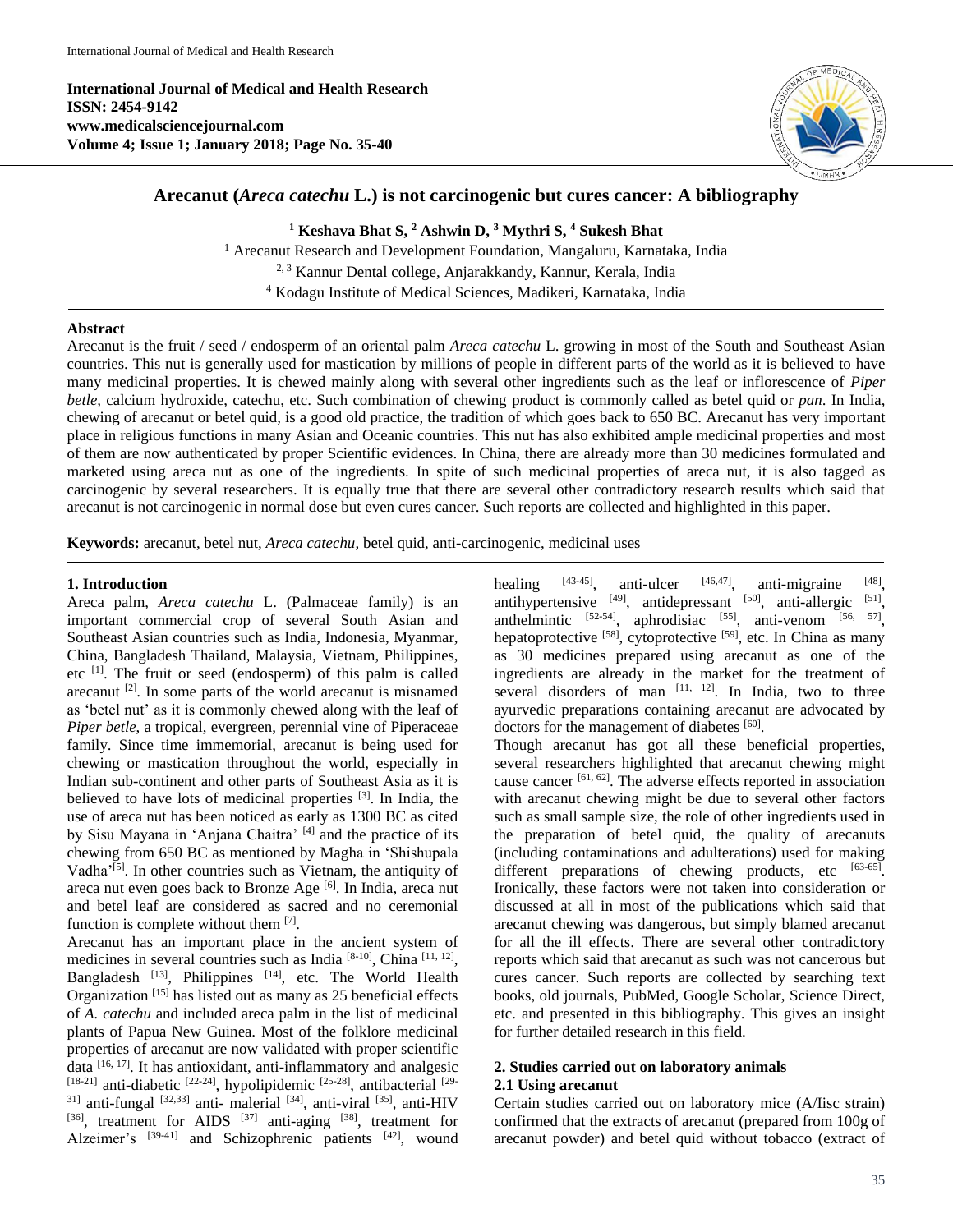the mixture containing  $100g$  of betel leaves  $+50g$  of arecanut powder  $+4g$  of lime) were not carcinogenic  $[66]$ . The authors arrived at this conclusion by applying these extracts to both normal as well as immune suppressed mice for two years. The extracts did not induce any tumor in both the conditions. The irony is that this paper was not discussed in most of the review papers on the carcinogenicity of Arecanut [61, 62].

Non carcinogenic activity of arecanut was also reported by Ranadive et al. <sup>[67]</sup>. The authors experimented on both mice and hamsters by painting arecanut extract on their interscapular region and cheek pouch, respectively throughout the life of these animals. Arecanut extract was found safe up to 0.1ml to a mouse weighing around 30g. This is equal to 200ml of arecanut extract per day for an adult human being weighing around 60kg. The same dose was found safe for hamsters as well.

The effects of feeding of the common types of arecanut available in the market were studied on Swiss albino mice and found that the Ripe Unprocessed and Sundried (R-UP-SD); Ripe Processed and Sundried (R-P-SD) and Unripe Processed and Sundried (UR-P-SD) were found safe and did not induce any tumor in mice at  $1.0$ g/kg bw/day [68]. These types of arecanut are commonly called as Chali, Red whole and Red split, respectively.

In a study conducted on rats (ACI strain) for 480 days to find out the effects of consuming individual components of betel quid (20% arecanut powder, 20% betel leaf powder, and 20% arecanut powder mixed with 1% calcium hydroxide) it was reported that none of the animals fed with such diet mixed food showed any carcinogenic effects [69]. However, epidermal thickening was frequently observed in the tongue, esophagus or fore-stomach of rats when fed with the diet of betel nut mixed with calcium hydroxide and the betel leaves diet. Such epidermal changes in the upper digestive tracts were scarcely seen in rats given either betel nut alone or normal diet. This confirms that even in such high doses (20%), arecanut as such is not harmful or carcinogenic.

### **2.2 Using pan masala**

Ramchandani *et al*. [70] did not notice any tumor development on the skin of mice (ICRC strain) when it was pasted with 50mg of pan masala (without tobacco) extract continuasly for 40 weeks. Similarly, administration of 50mg pan masala extract by gavage did not develop any tumor in any of the internal organs of the treated mice. This dose comes to about 1.7g of pan masala/kg body weight of the animal.

### **2.3 Using betel quid without tobacco**

In Taiwan, the betel quid generally consists of a bisected fresh green arecanut (including the husk) sandwiched with a spike of betel vine and a brown paste containing slaked lime and catechu. The effect of such betel quid on the cheek pouch of hamster was studied by inserting 1.5g of such betel quid into the cheek pouch for 52 weeks  $[71]$ . Treatment with the chemical carcinogen, DMBA (7,12-dimethylbenz (a) anthracene) for 6 weeks developed 11-70% carcinoma whereas, treatment of such betel quid alone during the entire period of experiment (52 weeks) or further followed by 10 weeks treatment with that chemical carcinogen did not lead to any tumor. This proved that Taiwan betel quid is neither a

carcinogen nor promotes carcinogenic activity. Similarly, noncarcinogenic effect of Taiwanese betel quid which contained more than 70% of arecanut available in their market was also reported on hamsters [72]. It was also reported that the betel quid ingredients from several other Asian countries also did not induce any carcinogenic activity [73].

# **3. Toxicity of arecanut**

The toxicity of arecanut was studied on two strains of albino rats. In both the studies it was reported that arecanut was not at all toxic to these animals. In a study conducted on Sprague-Dawley rat by administering a single dose of powdered arecanut at different concentrations by gavage it was found that the LD50 of arecanut was more than 15,000mg/kg body weight for these animals  $[74]$ . The authors even suggested to label arecanut as unclassified, non-toxic commodity. Similarly, in another study, the LD50 value of arecanut aqueous extract to Wistar albino rats was calculated to be more than  $2,000$ mg/kg bw  $^{[75]}$ . In another study, consuming arecoline, the main active principle of arecanut, at a dose of 100mg/kg body weight per day was reported to be safe to Wistar albino rat <a>[76]</a>. In the latter two experiments, instead of using arecanut as such, either its extract or the active principle was used. This might be the reason for the lower values reported in such experiments.

### **4. Studies on human population**

### **4.1 Pan chewing without tobacco is not a risk factor for cancer**

In a study conducted on the etiological factors in oral squamous cell carcinoma in Madras, India, it was reported that 85% of cheek carcinoma patients were chewing betel quid with tobacco as against 12.5% in the control group. On the other hand, only 8.7% of cheek cancer patients were pure betel and arecanut chewers as against 51.8% in the control group  $[77]$ . The lacuna is that, no data for non-chewers were given in this study.

In a study conducted at Bangalore, India on the occurrence of cancers of oral cavity in pan chewing people in that region, Nandakumar *et al.* <sup>[78]</sup> did not notice any increase in oral cancer in those people who chewed pan masala without tobacco. Of the 348 cases of cancers of the oral cavity and an equal number of controls, the relative risk due to pan chewing without tobacco was found to be non-significant with both males and females  $(p=0.36$  and  $0.17$  for males and females, respectively) whereas it was significantly more  $(p=0.001)$  with pan chewing with tobacco. Similar results were reported in Assam also. In a study conducted at this region, it was noticed that there is no significant difference in the adjusted risks for the incidence of oral cancers between chewers (green or red arecanut with betel leaf but without tobacco) and non chewers of pan  $^{[79]}$ .

In Papua New Guinea, the betel quid generally does not contain any forms of tobacco. In a case control study conducted using 143 cases in that country, the adjusted odds ratio for the incidence of oral cancer between non chewers and chewers of betel quid was reported to be  $1.0:1.1^{[80]}$ . In ex chewers the ratio was 1.0: 0.57; for current occasional chewers 1.0: 0.98 and for current daily chewers it was 1.0: 1.29. All differed insignificantly.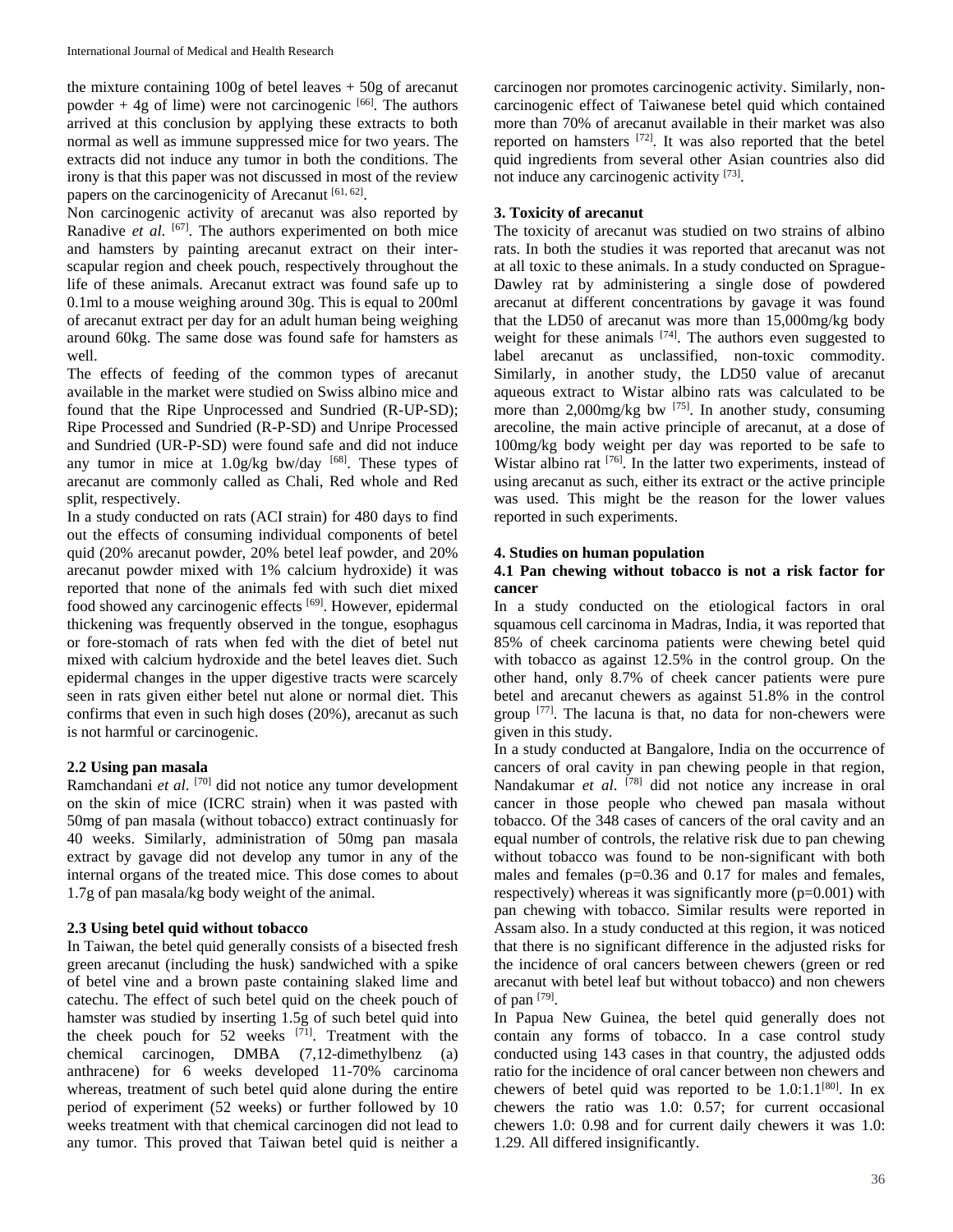## **4.2 Pan chewing without tobacco is not a risk factor for OSF**

In a hospital based cross-sectional study conducted at Nagpur, India with 1000 Oral Submucous Fibrosis (OSF) patients (830 males and 170 females) patients it was noticed that in males only 18% people showed exclusive habit of chewing arecanut, the rest (82%) chewed either kharra, gutkha or tobacco. The incidence of OSF in such people was reported to be 83%, almost to those who chewed either kharra, gutkha or tobacco. On the other hand, 82% women showed exclusive arecanut chewing habit, the rest (18%) chewed either kharra, gutkha or tobacco. Accordingly, the incidence of OSF in such people was reported to be only 17% <sup>[81]</sup>. This clearly shows that the incidence of OSF was directly related to chewing of kharra, gutkha or tobacco but not to arecanut.

## **4.3 Pan chewing without tobacco is not a risk factor for mortality**

In Taiwan, people generally chew betel quid without tobacco. In a cohort study conducted on 6,503 participants no significant variation in cancer deaths was noticed between chewers and non-chewers of betel quid. The overall adjusted hazard ratio for cancer deaths was 1.0:1.03 between non chewers and chewers of betel quid [82]. For cancers in oral cavity and oesophagus it was 1.0:1.6; for stomach 1.0:0.78; for liver 1.0:0.61; for lung 1.0:1.15 and others 1.0:0.71; all differed insignificantly.

### **5. Anticancer effects of arecanut**

The extract of arecanut even inhibited the growth of tumors in mice [68]. The arecanut extract was reported to retard or inhibit the development and growth of tumors induced by the known chemical carcinogen 3:4, benzpyrene (BP). The acetone and DMSO extracts of arecanut, painted thrice a week with BP at 5µg level, exhibited a reduction in the tumor incidence, a delay in the day of appearance of tumors and a lessening in the number and size of the tumors as compared to the controls. In human beings also, arecanut was found to be effective against the growth and development of certain cancers. Both arecanut extract (100-800 µg/ml) and arecoline (20-120µM), were found to markedly suppress the proliferation of oral KB cells in a dose dependent manner by 36-90% [83]. MCP-7 breast cancer cells [84] (Anajwala *et al*. 2010) and gastric and liver cancer cells [85]. The 50% inhibition concentration (IC50) value of the aqueous extract of arecanut against these cell lines was calculated to be 775.1, 5.1 and 9.3µg/ml, respectively.

The antioxidant activity of arecanut might play active role in repairing DNA damage in cancer cells. While investigating the effect of aqueous and various organic extracts from different parts of *Areca catechu* on oxidative DNA damage in human hepatocarcinoma HepG2 cells it was noticed that the methanol extract of eight month old arecanut husk showed a dose dependent inhibition of comet formation while other solvent extracts did not <sup>[86]</sup>. Significant protection of hydrogen peroxide (H2O2) induced DNA damage was observed at 0.1% w/v concentration, almost same level of protection obtained with  $1\mu$ M butylated hydroxytoluene (BHT).

In a recent study at the Winship Cancer Institute of Emory

University, Atlanta, USA, the arecoline hydrobromide, the major active principle of arecanut was found to arrest the growth of cancer cells. It was reported that the arecoline hydrobromide inhibited the activity of the enzyme ACAT1 (acetyl-C0A acetyltransferase) which lead to attenuation of cancer cell proliferation and tumor growth in mice [87].

## **6. Indirect evidences**

# **6.1 Anti - ulcerogenic property of arecanut**

In a study carried out on Wistar albino rats, the antiulcerogenic activity of arecanut in ethanol induced gastric ulcers was reported [46]. The authors found that the ethanol induced gastric mucosal injury in such rats was significantly reduced when they were pretreated with arecanut extract 30 min before ethanol administration. Induction of ethanol showed a significant reduction of gastric mucosal glutathione, sialic acid and DNA levels. Pretreatment with arecanut extract at 250mg/kg maintained their levels similar to normal control.

Similar results were also observed on Sprague Dawley rats. Pretreatment with the aqueous extract of arecanut at 2g/kg body weight 30 min before the induction of gastric ulceration by absolute alcohol showed potential anti-ulcerogenic effect almost comparable to the effect of Ranitidin, the standard gastric anti-secretory drug at a concentration of 50mg/kg body weight [47].

Investigations were also carried out on the protective effect of arecanut leaf extract on gastric ulcers. In a study carried out by Lee *et al.* [88] it was reported that the arecanut leaf extract protected the mucosal epithelium as well as the vascular supply in the gastric tract of treated mice. Further, such extract significantly reduced the expression of tumor necrosis factors.

# **6.2 Wound healing property of arecanut**

Topical application of arecanut extract was reported to increase the wound healing process significantly in treated animals. In a study conducted on Wistar albino rats it was reported that 2% arecanut extract significantly increased the wound contraction rate compared to that of control and was found to be similar to that observed in test drug treated animals [44]. Further, the arecanut extract was also found to overcome the wound healing suppressive property of dexamethasone

Even oral administration of arecanut extract was reported to increase the wound healing process. In a study conducted on Wistar albino rats it was reported that oral feeding of arecanut extract at a dose of 100mg/kg significantly enhanced the wound contraction rate in all the days compared to control [45]. Further, it was also found that the dexamethasone suppressed wound contraction rate and epithelialization period were reversed significantly by oral feeding of arecanut extract at that dose.

### **7. Conclusion**

All these reports confirm that arecanut in its pure form is not dangerous but has got a plethora of medicinal properties including curing ulcers, wounds and even cancer. Most of its folklore medicinal properties are now validated by scientific evidences. Detailed studies on the nature of active principle(s) responsible for all these properties and clinical trials on them are warranted to utilize such plant products effectively and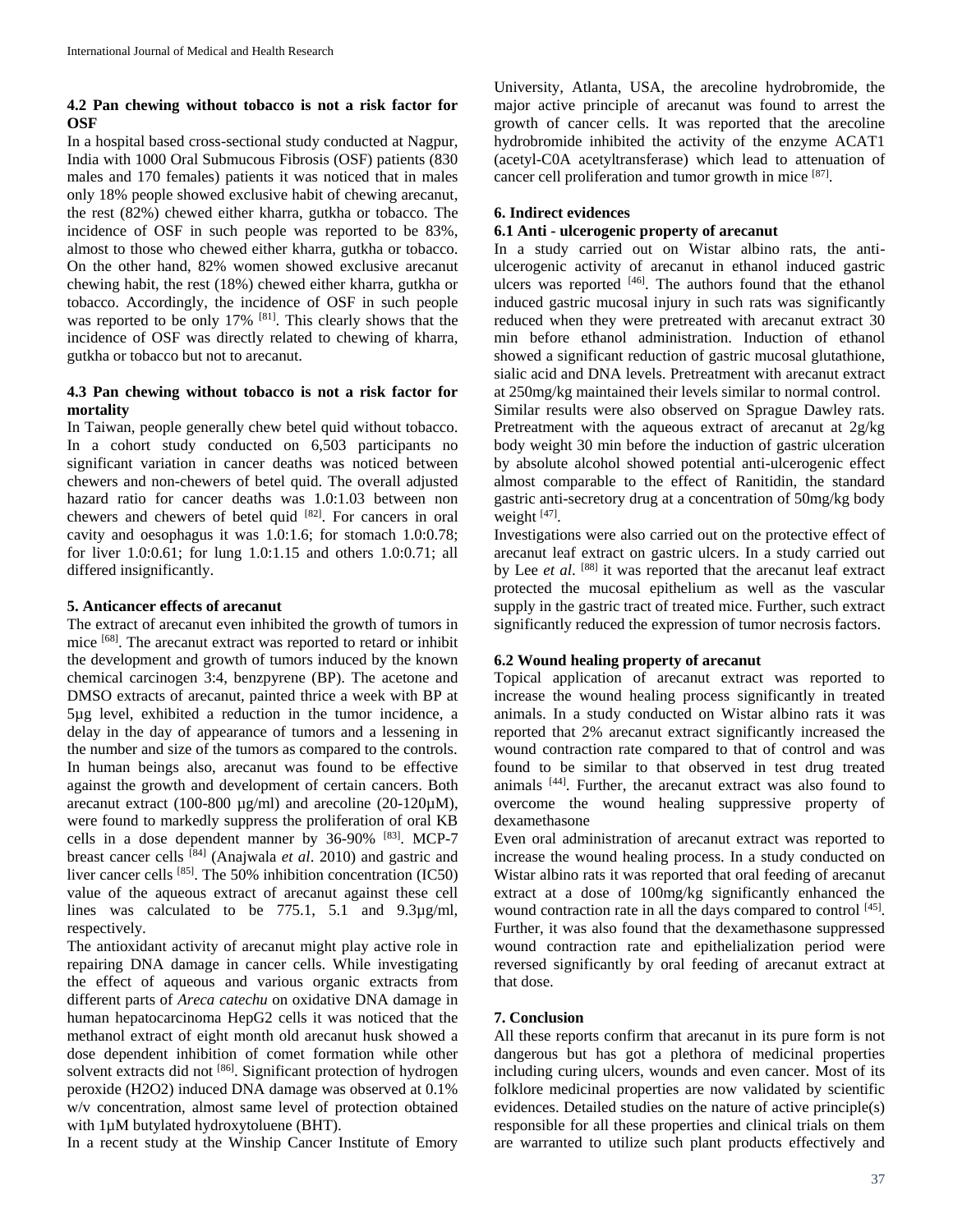profitably as these palms are available in plenty in most of the South and Southeast Asian Countries. Care should be taken not to combine arecanut with any of the harmful materials and blame arecanut for the ill effects of such combinations.

#### **8. Conflict of Interest Statement**

We declare that we have no conflict of interest.

### **9. References**

- 1. Chowdappa P, Cheriyan H. Arecanut: Production, consumption and Marketing. Indian J Arecanut, Spices & Medicinal plants. 2016; 18(4):6-15.
- 2. Ananda KS. Botany. In: Arecanut. Balasimha D and Rajagopal V (eds). Central Plantation crops Research Institute, Kasaragod, Kerala, India, 2004, 7-15.
- 3. Aman. Medicinal secrets of your food, Mysore. The Wesley Press, 1969, 598-605.
- 4. Ishwara Bhat PS, Rao KSN. On the antiquity of areca nut. Arecanut J. 1962; 13(1):13-21.
- 5. Rao MM. Introduction. In: The Arecanut Palm. Bavappa, KVA, Nair MK, Kumar TP, (eds). Central Plantation Crops Research Institute, Kasaragod, Kerala, India, 1962, 1-9.
- 6. Oxenham MF, Locher C, Cuong NL, Thuy NK. Identification of *Areca catechu* (Betel nut) residues on the dentition of Bronzeage inhabitants of Nui Np, Northern Vietnam. J Archaeol Sci. 2002; 29:1-7.
- 7. ShankaraBhat, B. Arecanut medicinal and alternative uses. Arecanut Research and Development Foundation®, Varanashi Towers, Mission Street, Mangaluru: 575 001, Karnataka, India, 2008, 104.
- 8. Kirtikar KR, Basu BD, An ICS. Indian Medicinal Plants. Blatter E, Caius JF, Mhaskar KS (eds). Bishen Singh Mahendra Pal Singh, Dehra Dun, India, 1918, 2547-49.
- 9. Krishnamurthy KH. Medicinal Uses of Arecanut and Coconut. Bhat VV (ed). Pragun Publishers, New Delhi and Arecanut research and Development Foundation, Mangaluru, India, 2008, 7-16.
- 10. Arjungi KN. Areca nut: a review. Arzneimittelforschung Drug Res. 1976; 26:951-6.
- 11. Shizhen Li. Compendium of materia Medica, BookIV, Vol 31, Category of fruits (III). Foreign Languages Press, 24 Baiwanzhuang Road, Beijing 100037, China, 2003, 2805-10.
- 12. Peng W, Lie YJ, Wu N, Sun T, He XY, Gao YX, *et al*. *Areca catechu* (Arecaceae): A review of its traditional uses, botany, phytochemistry, pharmacology and toxicology. J Ethnopharma. 2015; 164:340-56.
- 13. Rahmatullah M, Mukti IJ, Haque AKMF, Mollik MAH, Parvin K, Jahan R, *et al*. An ethnobotanical survey and pharmacological evaluation of medicinal plants used by the Garo tribal community living in Netrakona district, Bangladesh. Advances in Natural and Applied Sciences. 2009; 3:402-18.
- 14. Tavera PDTH. The Medicinal Plants of the Philippines. P. Blakiston's Son & Co., 1012 Walnut Street, Philadelphia 1901; 269.
- 15. World Health Organization. *Areca catechu* L. In: Medicinal Plants of Papua New Guinea, World Health Organization, Geneva, Switzerland, 2009, 30-31.
- 16. Jaiswal P, Kumar P, Singh VK, Singh DK. *Areca catecu* L: A valuable herbal medicine against different health problems. Res J Med Plant. 2011; 5:145-52
- 17. Rashid M, Shamsi S, Zaman R, Ilahi A. *Areca catechu*: enfolding of historical and therapeutical traditional knowledge with modern update. Int J Pharmacognosy. 2015; 2(5):221-28.
- 18. Bhandare A, Kshirsagar A, Vyawahare N, Hadambar A, Thorve S. Potential analgesic, anti-inflammatory and antioxidant activities of hydroalcoholic extract of *Areca catechu* L. nut. Food Chem. Toxicol. 2010; 12:3412-17.
- 19. Khan S, Mehmood MH, Ali ANA, Ahmed FS, Dar A, Gilani AH. Studies on anti-inflammatory and analgesic activities of betel nut in rodents. Journal of Ethnopharmacology. 2011; 135:654-61.
- 20. Hannan A, Karan S, Chatterjii TK. Anti-inflammatory and analgesic activity of methanolic extract of areca seed collected from *Areca catechu* plant grown in Assam. International Journal of Pharmaceutical and Chemical Sciences 2012; 1(2):690-8.
- 21. Sharafudheen J, Gopalakrishnan S, Aneesh P, Mukkadan JK. Anti-inflammatory and antinociceptive activities of areca nut water extract. Int J Innovative Pharmaceut Sci Res. 2015; 3(4):278-284.
- 22. Chempakam B. Hypoglycaemic activity of arecoline in betel nut *Areca catechu* L. Ind J Expt Biol. 1993; 31:474- 5.
- 23. Amudhan MS, Begum VH. Alpha-glucosidase inhibitory and hypoglycemic activities of *Areca catechu* extract. Phcog Mag. 2008; 4:223-6.
- 24. Anthikat RR, Michael A, Vageesh S, Balamurugan R, Ignacimuthu S. The effect of *Areca catechu* L. extract on streptozotocin induced hyperglycemia in Wistar rats. Int J Pharma Bio Sci. 2014; 5:316-21.
- 25. Choi MS. Supplementation of *Areca catechu* nut extract alters lipid absorption in rats. Korean J Lipid and Arteriosclerosis. 2000; 12(1):63.
- 26. Jeon SM, Kim HS, Lee TG, Ryu SH, Suh PG, *et al*. Lower absorption of cholestryl oleate in rats supplemented with *Areca catechu* L. extract. Annals of Nutrition and Metabolism. 2000; 44(4):170-6.
- 27. ParkYB, Jeon SM, Byun SJ, Kim HS, Choi MS. Absorption of intestinal free cholesterol is lowered by supplementation of *Areca catechu* L. extract in rats. Life Sciences 2002; 70(16): 1849-59.
- 28. Byun SJ, Kim HS, Jeon SM, Park YB, Choi MS. Supplementation of *Areca catechu* L. extract alters triglyceride absorption and cholesterol metabolism in rats. Annals Nut Metabolism. 2014; 5(6):279-84.
- 29. Hada LS, Kakiuchi N, Hattori M, Namba T. Identification of antibacterial principles against *Streptococcus mutans* inhibitory principles against glucosyltransferase from the seed of *Areca catechu* L., Phytotherapy Res. 1989; 3:140- 4.
- 30. Iwamoto M, Uchino K, Toukairin T, Kawaguchi K, Tatebayashi T, Ogawara H. The growth inhibition of *Streptococcus mutans* by 5'-nucleotidase inhibitors from *Areca catechu* L. Chem Pharm Bull. 1991; 39:1323-4.
- 31. Hazarika, DJ, Sood, K. In vitro antibacterial activity of peptides isolated from *Areca catechu* Linn. Der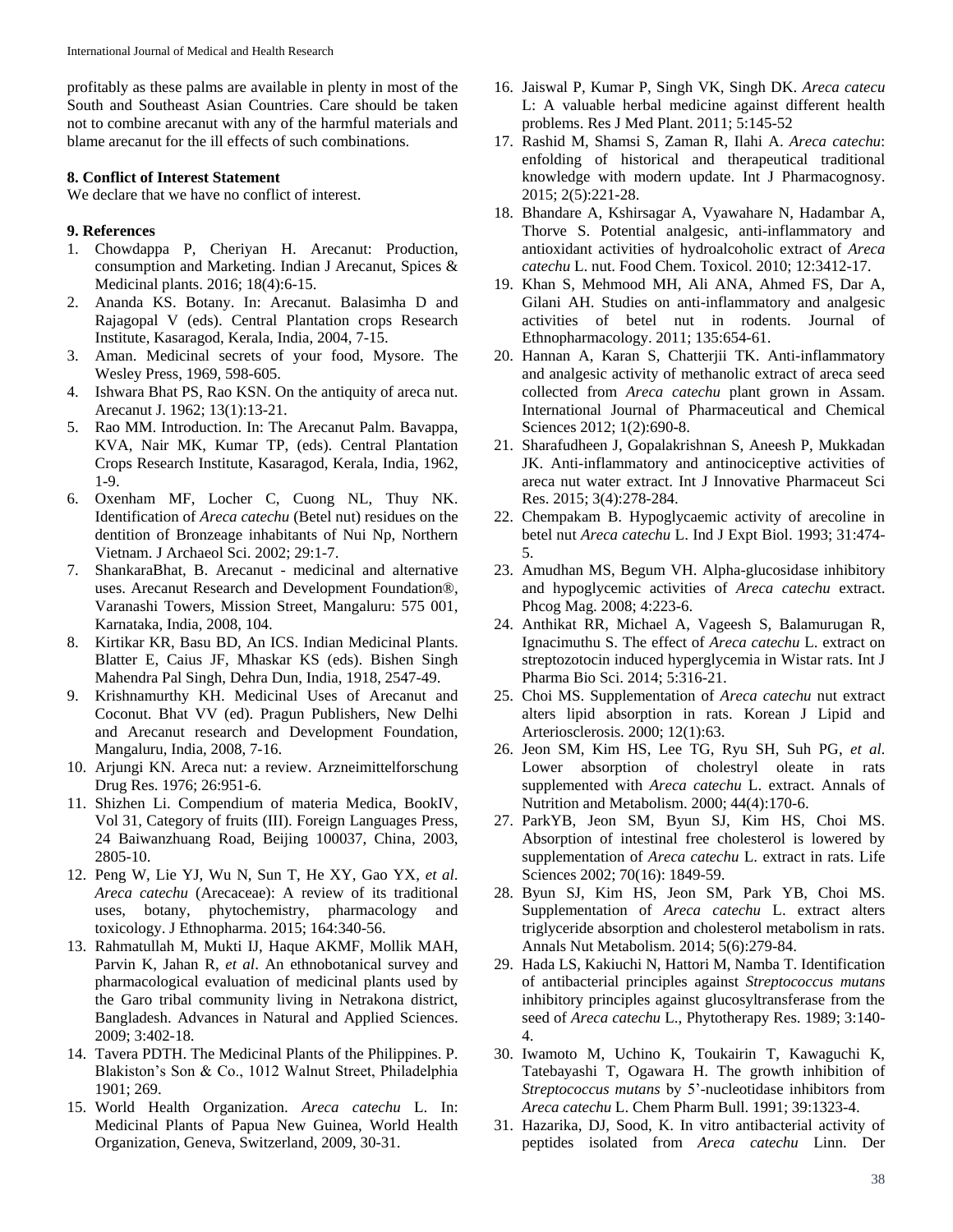Pharmacia Lettre. 2015; 7:1-7.

- 32. Yenjit P, Issarakraisila M, Intana W, Chantrapromma K. Fungicidal activity of compounds extracted from the pericarp of *Areca catechu* against *Colletotrichum gloeosporioides* in vitro and in mango fruit. Postharvest Biol and Tech. 2010; 55:129-32.
- 33. Anthikat RRN, Michael A, Kinsalin VA, Ignacimuthu S. Antifungal activity of *Areca catechu* L. Int J Pharma and Clinical Sci. 2014; 4:1-3.
- 34. Jiang JH, Jung SY, Kim YC, Shin SR, Yu ST, Park H. Antimalerial effects of *Areca catechu* L. Korean J Oriental Physiol. Pathol. 2009; 23:494-8.
- 35. Anthikat RRN, Michael A. Study on the Areca Nut for its Antimicrobial Properties. J Young Pharmacists. 2009; 1:42-5.
- 36. Kusumoto IT, Nakabayashi T, Kida H, Miyashiro M, Hattori M, Namba T, *et al*. Screening of various plant extracts used in ayurvedic medicine for inhibitory effects on human immunodeficiency virus type 1 (HIV-1) protease. Phytotherapy Res. 1995; 9:180-4.
- 37. Vermani K, Garg S. Herbal medicines for sexually transmitted diseases and AIDS. J Ethno Pharmacol. 2002; 80:49-66.
- 38. Lee KK, Choi JD. The effects of *Areca catechu* L extract on anti-aging. Int. J Cosmet. Sci. 1999; 21(4):285-95.
- 39. Soncrant TT, Raffaele KC, *et al*. Memory improvement without toxicity during chronic, low dose intravenous arecoline in Alzheimer's disease. Psychopharmacology. 1993; 112:421-27.
- 40. Raffaele KC, Berardi A, Asthana S, Morris P, Haxby JV, Soncrant TT. Effects of long- term continuous infusion of the muscarinic cholinergic agonist arecoline on verbal memory in dementia of the Alzheimer type. Psychopharmacol Bull. 1991; 27(3):315-9.
- 41. Joshi M, Gaonkar K, Mangoankar S, Satarkar S. Pharmacological investigation of *Areca catechu* extract for evaluation of learning, memory and behavior in rats. Int. Current Pharmaceut. J. 2012; 1(6):128-32.
- 42. Sullivan RJ, Allen JS, Otto C, Tiobech J, Nero K. Effects of chewing betel nut (*Areca catechu*) on the symptoms of people with schizophrenia in Palau, Micronesia. Br J Psychiatry. 2000; 177:174-178.
- 43. Azeez S, Amudhan S, Adiga S, Rao N, Udupa LA. Wound healing profile of *Areca catechu* extracts on different wound models in Wistar rats. Kuwait Med. J. 2007; 39(1):48-52.
- 44. Verma DK, Bharat M, Nayak D, Shanbhag T, Shanbhag V, Rajput SR. *Areca catechu*: effect of topical ethanolic extract on burn wound healing in albino rats. Int. J Pharmacol Clinical Sciences. 2012; 1(3):74-78.
- 45. Bharat M, Verma DK, Shanbhag V, Rajput RS, Nayak D, Amuthan A. Ethanolic extract of oral *Areca catechu* promotes burn wound healing in rats. Int J Pharm Sci Rev Res. 2014; 25(2):145-148.
- 46. Amudhan MS, Begum VA. Protective effect of Areca catechu extract on ethanol induced gastric mucosal lesions in rats. Pharmacologyonline. 2008; 1:97-106
- 47. Anthikat RRN, Michael A. Anti-ulcerogenic effects of Areca catechu L. in Sprague dawley rats. Int. J Pharma Sciences and Res. 2011; 2(1):179-84.
- 48. Bhandare A, Kshirsagar A, Vyawahare N, Sharma P, Mohite R. Evaluation of anti-migraine potential of *Areca catechu* to prevent nitroglycerin-induced delayed inflammation in rat meninges: possible involvement of NOS inhibition. J Ethnopharmacol. 2011; 136:267-70.
- 49. Inokuchi J, Okabe H, Yamauchi T, Nagamatsu A, Nonaka G, Nishioka I. Antihypertensive substance in seeds of *Areca catechu* L. Life Sciences. 1986; 38(15):1375-82.
- 50. Khan S, Abbas G, Ahmed FS, Rahman A, Dar A. Effect of dichloromethane fraction of *Areca catechu* nut on monoamines associated behaviors and tyramine pressor sensitivity in rodents. Pak J Pharmaceut Sci. 2014; 27(2):303-07.
- 51. Lee JH, Chang SH, Park YS, Hes E, Lee HY, Park JW, *et al*. In-vitro and in-vivo anti-allergic actions of Areca semen. J Pharm. Pharmacol. 2004; 56(7):927.
- 52. Kiuchi F, Miyashita N, Tsuda Y, Kondo K, Yoshimura H. Studies on crude drugs effective on visceral larva migrans. I. dentification of larvicidal principles in Betelnuts. Chem Pharm Bull. 1987; 35:2880-6.
- 53. Cargill C, Syahputra T, Damriyasa M. Feeding papaya fruits and betel nuts to reduce parasite burdens and increase growth rate in pigs. Project Final Report, Australian Centre for International Agricultural Research (ACIAR), Canberra, Australia, 2008, 11.
- 54. Dhanraj KM, Veerakumari L. Effect of ethanol extract of *Areca catechu* and *Syzygium aromaticum* on glutathione-S-transferase of *Cotylophoron cotylophorum*. World J Pharma. Pharmaceut Sci. 2015; 4:1117-25.
- 55. Anthikat RRN, Michael A, Ignacimuthu S. Aphrodisiac effect of *Areca catechu* L. and *Pedalium murex* in rats. Journal of Men's Health JMH. 2012; 10:65-70.
- 56. Pithayanukul P, Ruenraroengsak P, Bavovada R, Pakmanee N, Suttisri R, Suwipa S. Inhibition of *Naja kaouthia* venom activities by plant polyphenols. J Ethnopharmacology. 2005; 97:527-33.
- 57. Gupta SK, Gupta A. Alkaloids of processed green arecanut as an antidote of venom. Medical Science. 2013; 3(11):381-2.
- 58. Pithayanukul P, Nithitanakool S, Bavovada R. Hepatoprotective potential of extracts from seeds of *Areca catechu* and nutgalls of *Quercus infectoria*. Molecules. 2009; 14:4987-5000.
- 59. Sazwi NN, Nalina T, Rahim ZHA. Antioxidant and cytoprotective activities of *Piper betle*, *Areca catechu*, *Uncarria gambir* and betel quid with and without calcium hydroxide. BMC Complementary and Alternative Medicine. 2013; 13:351.
- 60. KeshavaBhat S, Ashwin D, Mythri S. Antidiabetic potential of arecanut. *Areca catechu* L. and certain arecanut formulations available for treating diabetes. Indian J Arecanut, Spices & Medicinal Plants. 2017; 19(1):23-31.
- 61. IARC. Monographs on the evaluation of carcinogenic risks to humans. Betel quid and arecanut chewing and some arecanut derived nitrosamines 85 IARC, Lyon, France, 2004, 349.
- 62. Chaturvedi P, Garg A, Gupta PC. A review of the systemic adverse effects of arecanut or betelnut. Ind J Med Paed Oncol. 2014; 35(1):3-9.